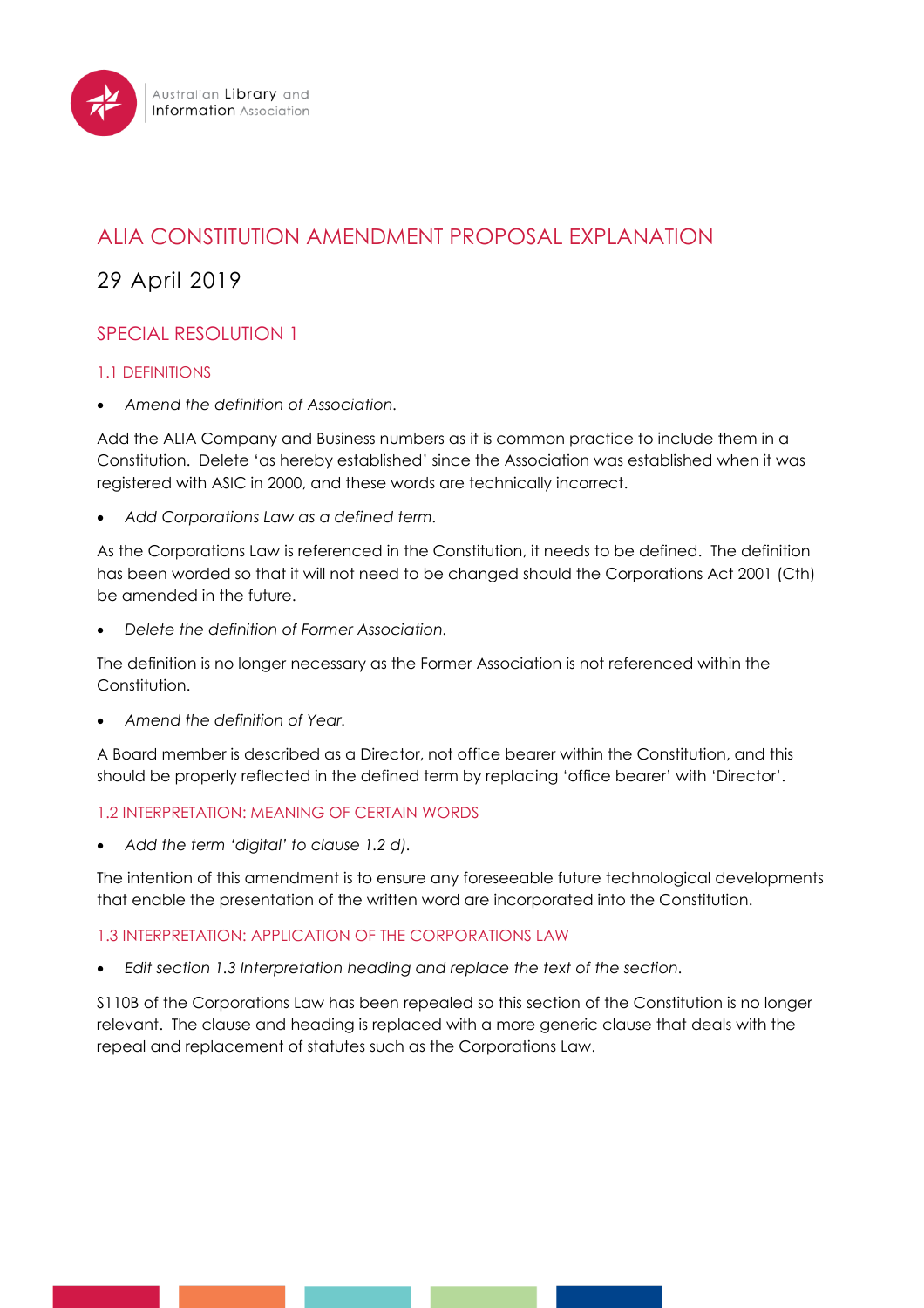# 2 EXCLUSION OF REPLACEABLE RULES

• *Correction of spelling error in section 2 heading.*

'Replacable' changed to 'Replaceable', the spelling used in the Corporations Act.

### 3.3 POWERS

• *Add 'and the Corporations Law' to section 3.3.*

Amendment to add in the defined primary legislation that applies to the Association.

### 4. INCOME AND PROPERTY

• *Replace 'benefit of members' with 'the purposes of pursuing the objects' in section 4.*

The phrase is consistent with terminology used in the previous sentence of this section.

### 5.1 CONTROL WITH THE BOARD

• *Add 'or person, subject to the Law' in section 5.1c).*

This amendment enables the Board to delegate to an individual in addition to a Division as long as it is consistent with the Corporations Law.

### 6. ESTABLISHMENT OF DIVISIONS

• *Delete clause 6 f) relating to By-Laws of the former Association.*

The clause refers to By-Laws of the Former Association that have been replaced by By-Laws pursuant to the Constitution of the current Association and is therefore redundant.

# 7.2 CATEGORIES OF MEMBERSHIP

• *Add 'subject to the Corporations Law' to clause 7.2 a).*

This makes it clear that membership categories cannot be created that conflict with the overriding Corporations legislation.

### 7.5 MEMBERSHIP FEES

• *Delete part of clause 7.5 i) relating to fees for sections and special interest groups.*

Fees are not charged for membership of sections or special interest groups, so this part of the clause is redundant.

• *Delete clause 7.5 j) relating to retired Members.*

A reduced membership fee has been introduced for retiree Members, so this clause is redundant.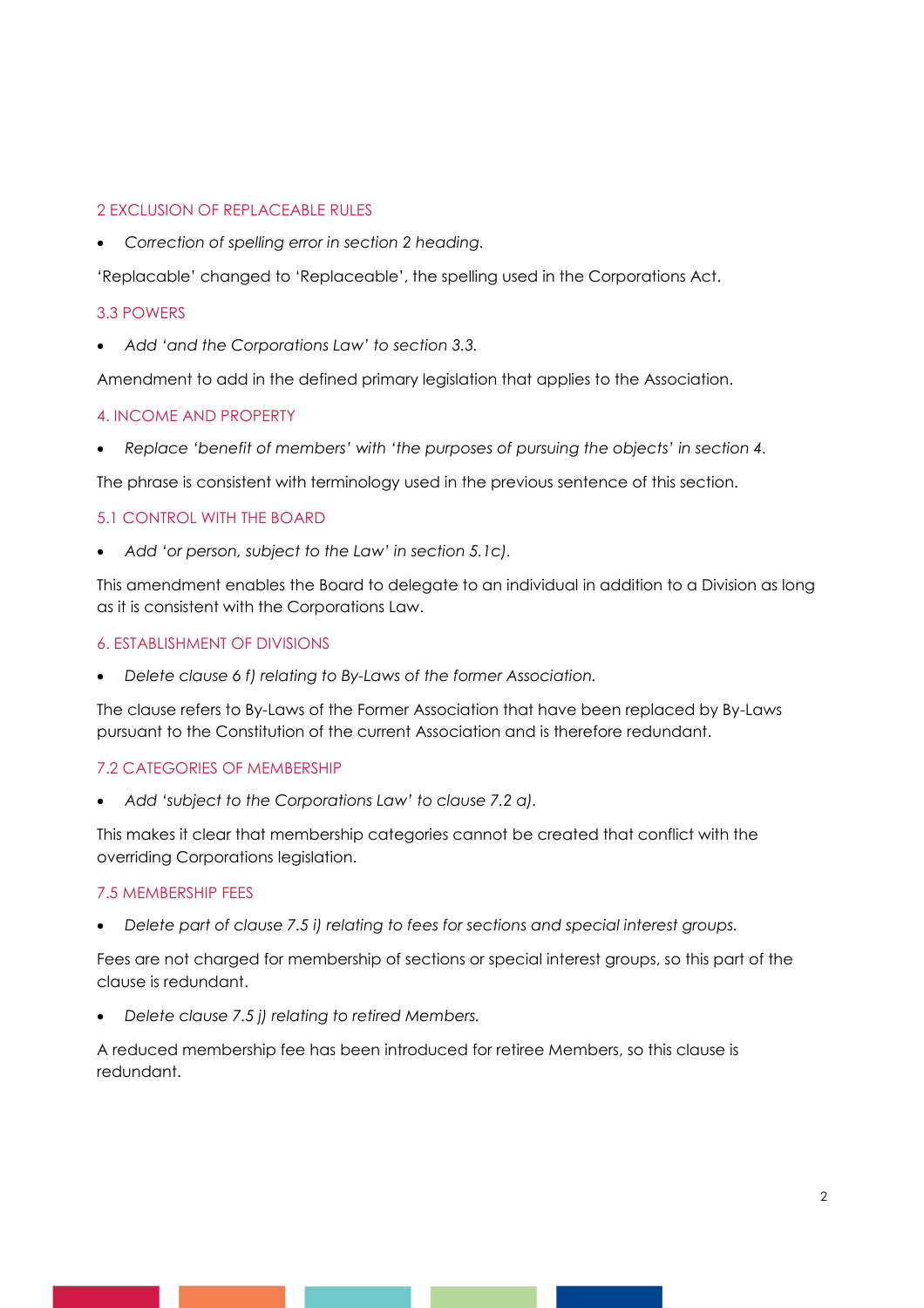• *Renumbering of clause 7.5 k).*

Renumbering of clause 7.5 k) as a result of the deletion of clause 7.5 j).

### 7.6 TERMINATION OF MEMBERSHIP

• *Clause 7.6 c) Remove term 'special resolution' and replace with 'by at least ¾ majority'.*

'Special resolution' is defined under the Corporations Law to mean a vote at a general meeting of Members. In this instance, it is more accurate to refer to a decision of the Board and require at least a ¾ majority.

• *Clause 7.6 c) Replace 'the rules of natural justice'.*

Board members may be challenged as to whether they might meet the high standard of interpretation the Australian courts have attached to the rules of natural justice. Replacement of 'the rules of natural justice' with 'a fair hearing' is a more realistic benchmark.

• *Clause 7.6 d) Amendment*

The Corporations Law refers to a 'register' rather than 'file or files', so this rewording brings the clause into line with the legislation. The Corporations Law also currently requires names to be kept for seven years after a Membership ceases. The Corporations Law requirement may be amended at some time, so the rewording to add 'as required by the Corporations Law' means the Constitution will not need to be amended should the legislation be amended.

• *Clause 7.6 f) Delete 'by special resolution'.*

Delete the phrase 'by special resolution' to ensure consistency with the amendment to clause 7.6 c).

### 7.7 READMISSION

• *Delete section 7.7 relating to the readmission of Members.*

An administration fee is not charged for Members seeking readmission, so this section is redundant.

### 7.8 REJECTION OF APPLICATION

7.9 LIMITED LIABILITY OF MEMBERS

### 7.10 CONTRIBUTION BY MEMBERS

• *Renumbering of sections 7.8, 7.9 and 7.10.*

These sections to be renumbered as a result of the deletion of section 7.7.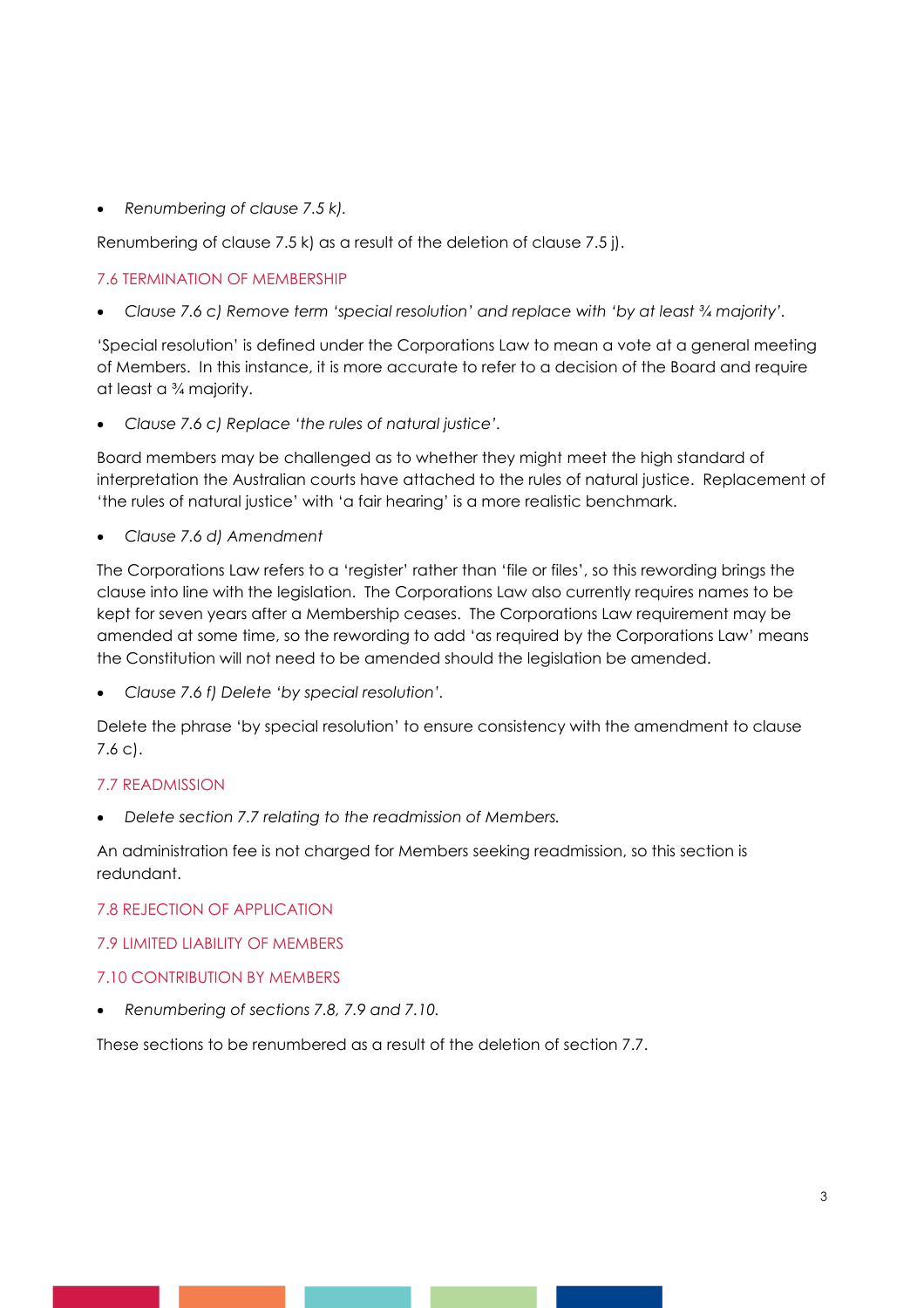### 8.1 APPOINTMENT OF PROXIES

• *Section 8.1 Delete 'who must also be a Member'.*

Australian courts have ruled that the Corporations Law does not allow this restriction on who can be appointed as a proxy at a general meeting of Members, so this phrase has no force and must be removed from the Constitution.

### 9.5 COMPLAINTS

• *Amend section 9.5 relating to complaints made about a Member.*

Minor rewording of section to refer to a Board appointed committee rather than a complaints committee. This rewording is consistent with Part 8 of the Association By-Laws.

# 13.1 FUNCTIONS OF BOARD

• *Minor rewording clause 13.1 a).*

Minor rewording to provide clarity.

• *Minor amendment 13.1 b).*

Delete LTD to correct the name of the Commonwealth Bank of Australia.

• *Delete clause 13.1 f).*

The Association has been established, so this clause is redundant.

• *Renumber clause 13.1 g).*

Renumber clause to reflect deletion of clause 13.1 f).

### 14.5 CHAIR AT MEETINGS OF BOARD

• *Add 'or willing to act' to section in two places.*

There may be instances when the President or Vice-President attends the meeting but is not prepared to chair the meeting, for example, they may have a material conflict of interest. This minor amendment incorporates this possibility.

14.5 CHAIR AT MEETINGS OF BOARD

### 15.2 CHAIR OF A MEETING

### 15.3 VOTING AT MEETINGS OF A COMMITTEE

• *Correction of 'Chair' to 'chair' in the above where applicable.*

Chair is not a defined term within the Constitution, so should be used with a lower case 'c', not an upper case 'C'. Amendment of all references to 'Chair' to 'chair' in sections 11.4, 11.7, 11.8, 11.9, 11.12, 14.5, 15.2 and 15.3 and anywhere else it is used within the Constitution.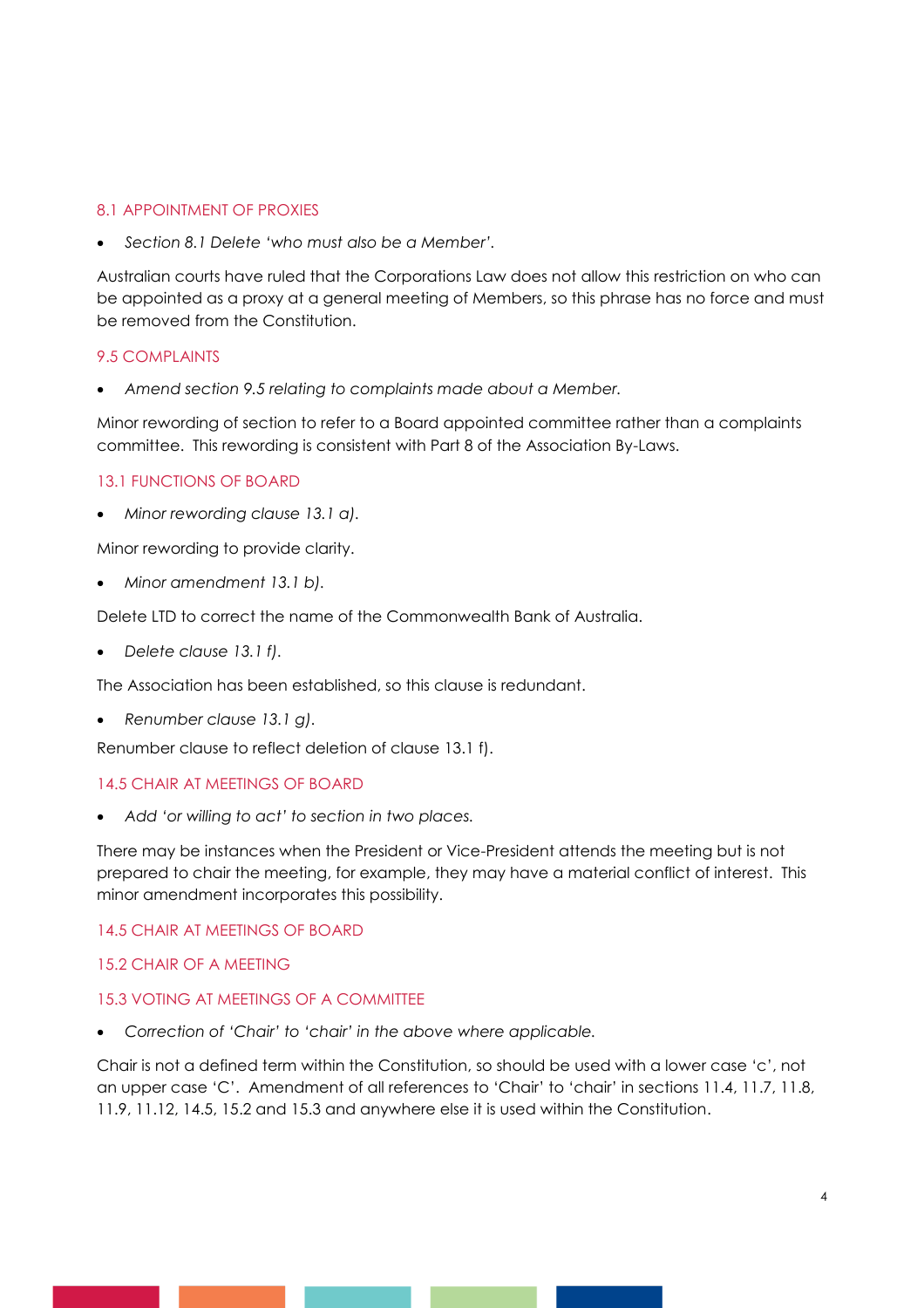### 23 AUDIT

• *Insert Corporations Law compliance phrase.*

Different auditing requirements apply to companies limited by guarantee based on income levels. This rewording allows for compliance with the relevant Corporations Law without amending the Constitution even if the financial position of the Association changes or the Corporations Law requirements are amended.

### 24.1 GENERAL

• *Amend section 24.1*

Amend clause to include future unforeseen methods of distributing material to Members and to clarify when a notice is deemed to be delivered.

# SPECIAL RESOLUTION 2

### 10.5 CONTENTS OF NOTICE

• *Amend Clause 10.5 d) ii relating to notices of a meeting.*

To ensure consistency with the amendment to section 8.1, and because the Corporations Law requires it, amend clause 10.5 d) ii to clarify that a proxy appointed for a general meeting need not be a Member of the Association.

• *Delete Clause 10.5 d) iii relating to Members casting 2 or more votes at a meeting.*

Clause 11.5 of the Constitution only allows one vote per member, so this clause is not valid and should be deleted.

# 11.1 QUORUM

• *Delete part of section 11.1 relating to the quorum at general meetings.* 

*The courts have ruled that the current wording means that provided the quorum is present when the meeting is declared open that is all that is required. If all but 2 of the Members at the meeting then immediately leave, the meeting remains quorate and can deal with all matters before the meeting – so the 2 Members remaining could pass all items. The change is designed to ensure a quorum is present when any business is being considered.*

• *Add the words 'or proxy' to section 11.1*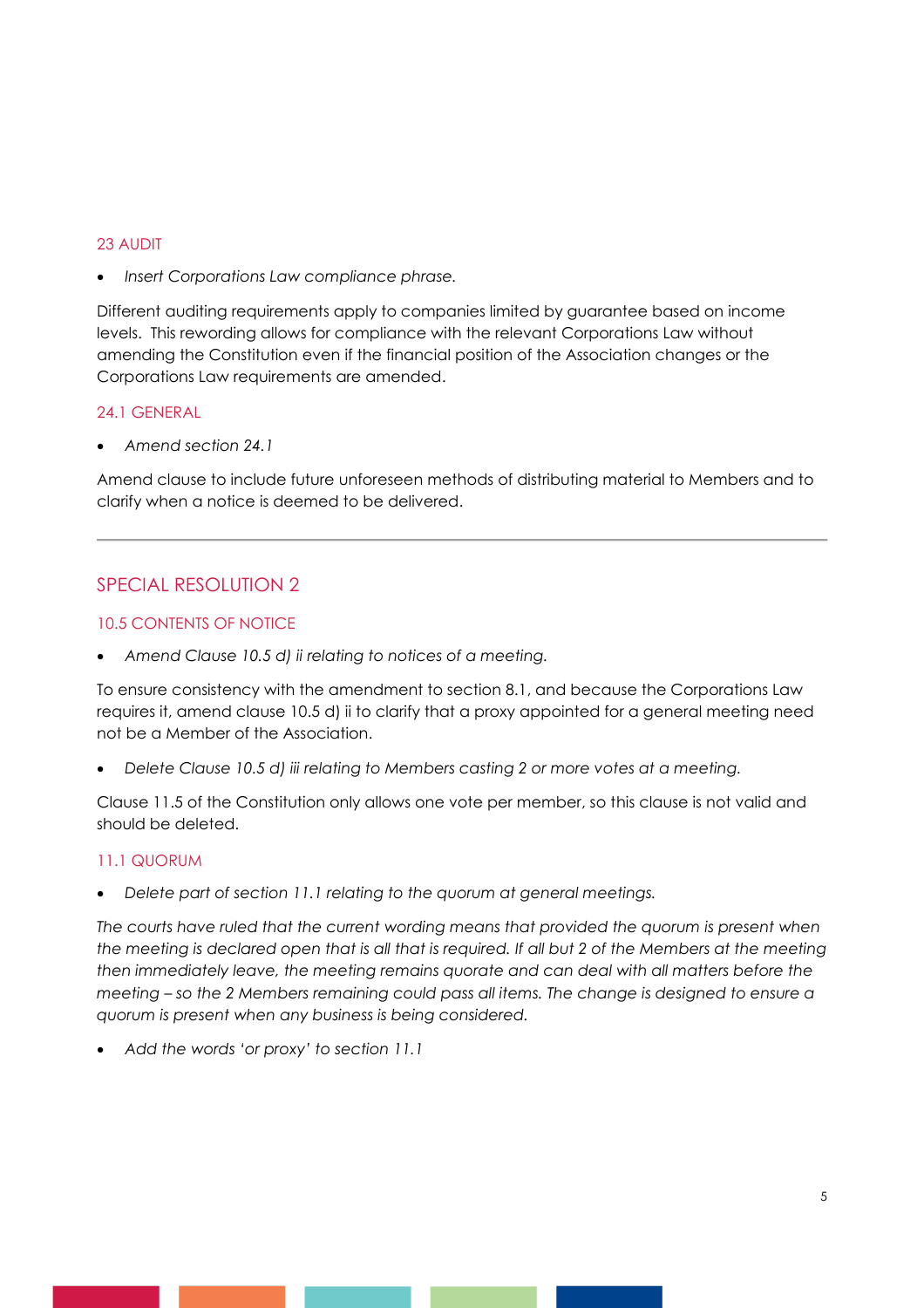Representative is a defined term that essentially refers to the Member, but it excludes proxies. This amendment will enable proxies to be included in the count to ascertain if a quorum is present at any general meeting.

# 11.3 CHAIR

• *Replace 'Chair' and 'Board' in section 11.3.*

Section 12 refers to the President as the head of the Association, so this amendment inserts more appropriate terminology into this section by replacing 'Chair' with 'President' and 'Board' with 'Association'.

### 11.4 ADJOURNMENT OF MEETING

- 11.7 SECRET BALLOT
- 11.8 PROCEDURE FOR A SECRET BALLOT

### 11.9 APPOINTMENT OF SCRUTINEERS

### 11.12 CASTING VOTE OF CHAIR

• *Correction of 'Chair' to 'chair' in the above where applicable.*

Chair is not a defined term within the Constitution, so should be used with a lower case 'c', not an upper case 'C'. Amendment of all references to 'Chair' to 'chair' in sections 11.4, 11.7, 11.8, 11.9, 11.12, 14.5, 15.2 and 15.3 and anywhere else it is used within the Constitution.

### 11.6 USE OF TECHNOLOGY

• *New section 11.6 inserted to incorporate the use of technology in any general meeting.*

The section is intended to future proof the Constitution so that a range of options are permitted to facilitate Member participation in general meetings adding clarity and flexibility to the broad power in the Corporations Act that permits the use of technology for meetings (section 249S of the Act).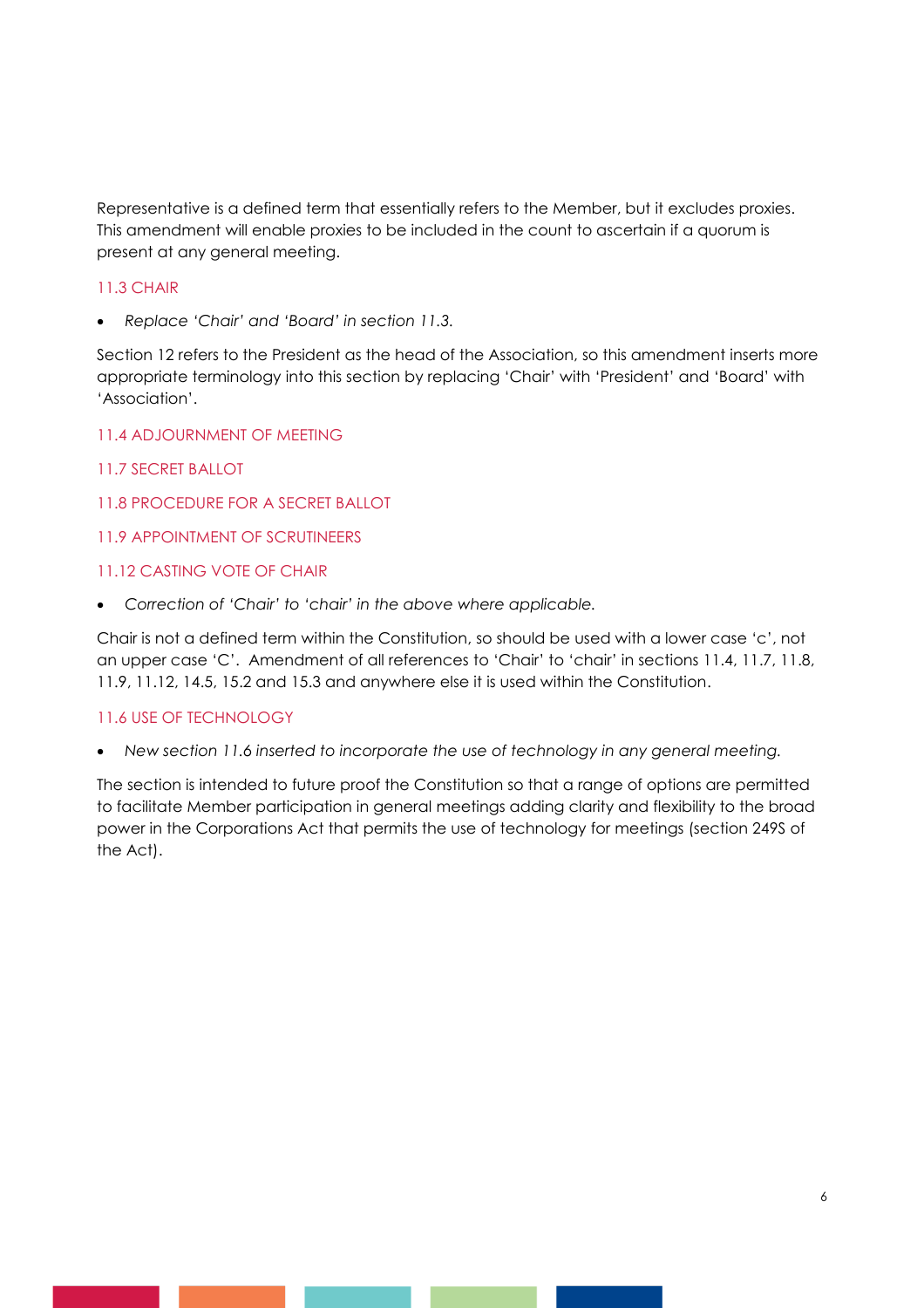- 11.6 VOTING: SHOW OF HANDS OR POLL
- 11.7 SECRET BALLOT
- 11.8 PROCEDURE FOR A SECRET BALLOT
- 11.9 APPOINTMENT OF SCRUTINEERS
- 11.10 A SECRET BALLOT MAY BE WITHDRAWN
- 11.12 CASTING VOTE OF CHAIR

# 11.13 VOTING

• *Replace 'secret ballot' with 'poll' where applicable.* 

'Poll' being the standard term for formal, written ballots used in the Corporations Act and by the courts which have long defined parameters around polls (at least since 1789).

Replace the term 'secret ballot' with 'poll' wherever it occurs in sections 11.6, 11.7, 11.8, 11.9, 11.10, 11.12, and 11.13.

# 11.8 PROCEDURE FOR A SECRET BALLOT

• *Amend section 11.8 to clarify the procedure when a poll is used and to provide flexibility for the chair to accommodate polling of members attending the meeting via links such as teleconference and to guard against duplicate voting if a direct vote has been allowed.*

# 11.9 APPOINTMENT OF SCRUTINEERS

• *Amend section 11.9 to clarify the role of the chair of the meeting.*

Add 'under the direction of the chair' to clarify that any scrutineers act under the supervision of the chair of the meeting.

# 11.11 DETERMINATION OF VOTES

• *Amend section 11.12 with respect to a determination of the Association.*

This minor amendment inserts the words 'votes cast by' to clarify the intent of this section.

# 11.13 VOTING

• *Amend section 11.13 with respect to Member voting at a general meeting*

Clarification of the number of votes a Member may cast and the method by which this may occur, including direct vote when he Board invites direct votes (eg via a postal vote). This also gives clarity in line with the voting requirements in the Corporations Act.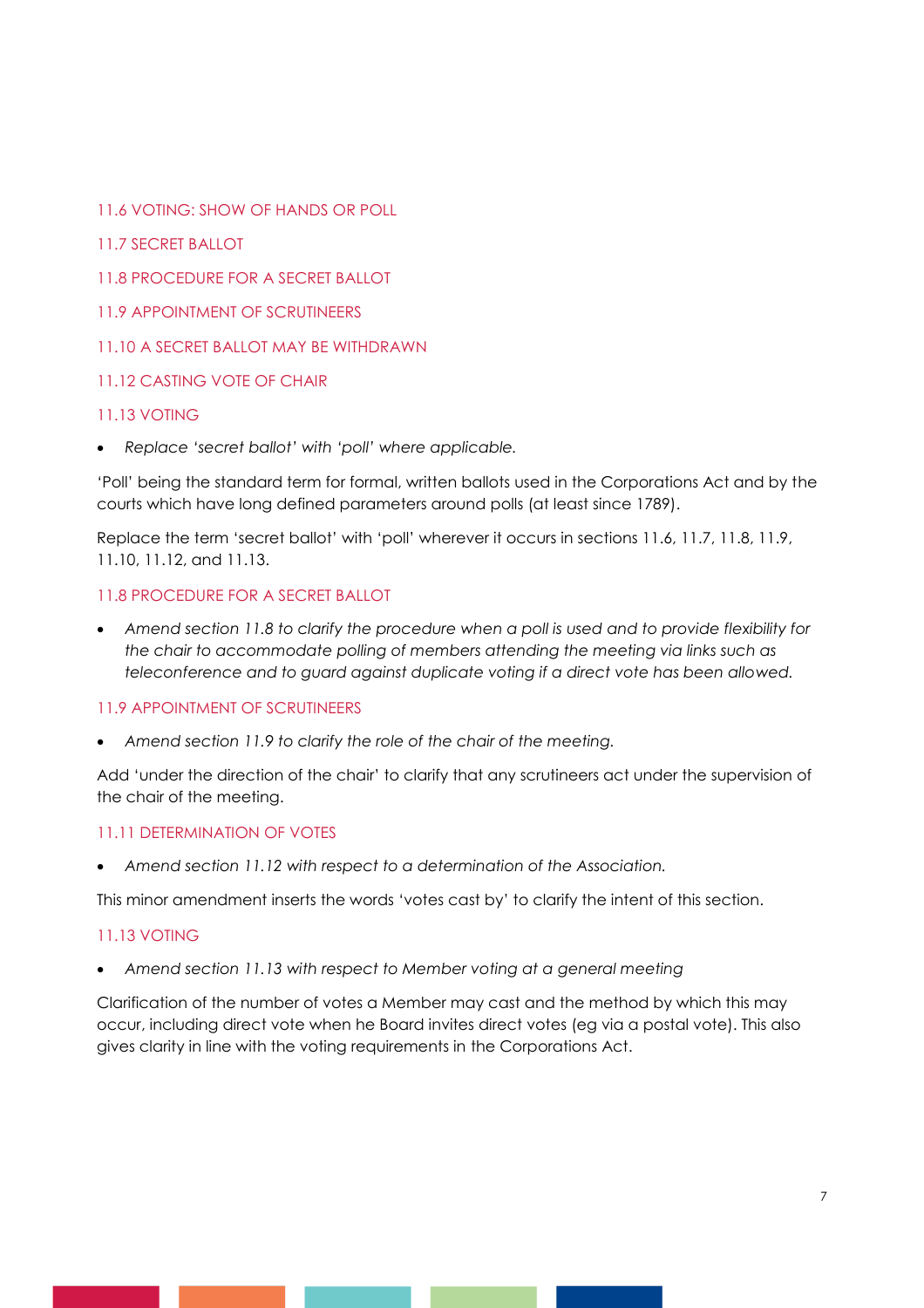- 11.6 VOTING: SHOW OF HANDS OR POLL
- 11.7 SECRET BALLOT
- 11.8 PROCEDURE FOR A SECRET BALLOT
- 11.9 APPOINTMENT OF SCRUTINEERS
- 11.10 A SECRET BALLOT MAY BE WITHDRAWN
- 11.11 DETERMINATION OF VOTES
- 11.12 CASTING VOTE OF CHAIR

# 11.13 VOTING

• *Renumbering of sections 11.6 – 11.13.*

Renumbering of sections 11.6-11.13 as a result of the addition of a new section 11.6.

# 11.14 INCAPACITY

• *Delete section 11.14.*

Delete section 11.14 as it is inappropriate to differentiate how a Member may vote based on mental health issues.

# 11.15 VOTE BY PROXY VALID NOT WITHSTANDING INTERVENING DEATH OR REVOCATION

• *Delete references to mental health in section 11.15.* 

Amend section 11.15 to remove inappropriate references to mental health issues experienced by Members.

# SPECIAL RESOLUTION 3

# 12.1 COMPOSITION OF THE BOARD

• *Minor amendment to terminology in section 12.1.*

Minor technical amendment to change 'persons' to 'individuals' in line with Australian courts ruling that the definition of persons includes bodies corporate that cannot be directors. A more correct term in this case is 'individuals'.

# 12.2 DIRECTORS and 12.3 OPERATIONAL PROVISIONS

• *Amend sections 12.2 and 12.3 to provide for a two year Presidential term.*

In order to provide the President with an opportunity to have a significant impact on the direction of the Association and to complete significant projects undertaken as part of the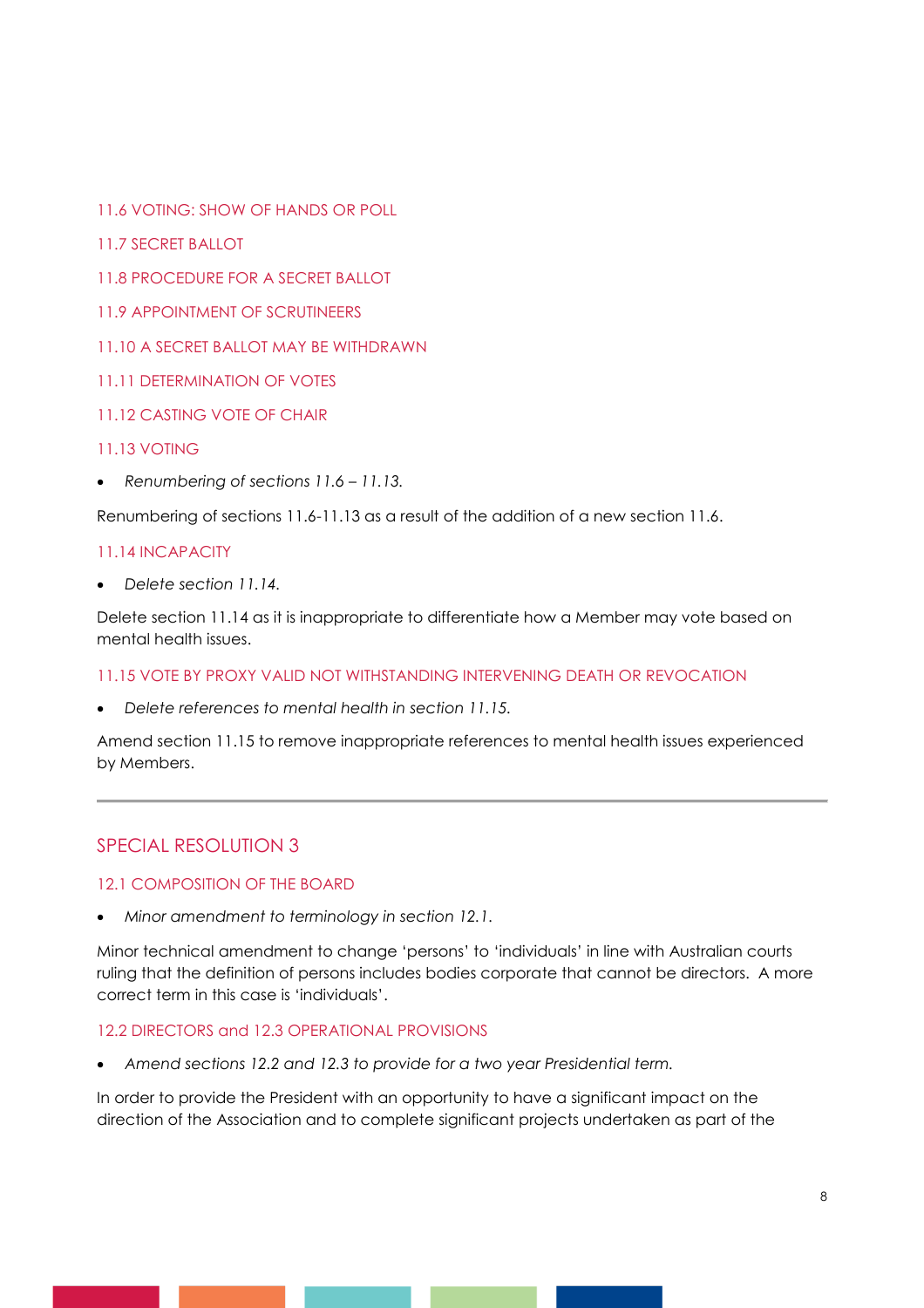Presidential theme, it is proposed that the Constitution be amended to provide for a two year term for the President. This amendment would impact negatively on the Vice-President role. Combining a two-year Presidential term with a two-year term as Vice-President, four years in total, could reduce the pool of potential Presidential candidates. Four years is likely to be viewed by many individuals and their employers as onerous given the level of demands on the President's and Vice-President's time. The amendments to section 12.2 and 12.3 provide a solution whereby the President is elected by ALIA Members to commence on the Board as President for a period of two years. The President would continue to be supported by a Vice-President, but this role would be filled by an elected current member of the ALIA Board of Directors. At the commencement of each new Board following the Annual General Meeting, the ALIA Board would appoint one of the Directors as the Vice-President.

*This proposal requires amendment of sections 12.2 and 12.3 of the ALIA Constitution to:*

- o Include the position of President for a two-year term elected directly by both Personal and Institutional ALIA Members.
- o Change the Vice-President position from one elected by ALIA Members to one appointed by the ALIA Board of Directors from current members of the Board for a period of one year following the confirmation of the new Board at the Annual General meeting each year. All members of the Board would continue to be elected by ALIA Members.
- o Include an additional general Director position, to be elected by ALIA Personal and Institutional Members, to retain the current total number of seven members of the ALIA Board.

*The new Board structure would comprise:*

- o President (2-year term elected by ALIA Personal and Institutional Members).
- o General Directors 5 positions (2-year term elected by ALIA Personal and Institutional Members).
- o Institutional Director (2-year term elected by ALIA Institutional Members).
- o Vice-President (Annual appointment by the Board of one Director other than the President from the current Board membership).

These changes will be phased in from 2020.

### 12.3 OPERATIONAL PROVISIONS

• *Amend section 12.3 to allow for the new Board structure included in section 12.2.*

Three areas for amendment within section 12.3: change 'years' to 'Years' as it is a term included in the definitions section of the Constitution; remove reference to the Vice-President term in line with the amendments made to section 12.2 so that all Directors serve for a period of two years; and clarify the period after which a Director may re-join the Board.